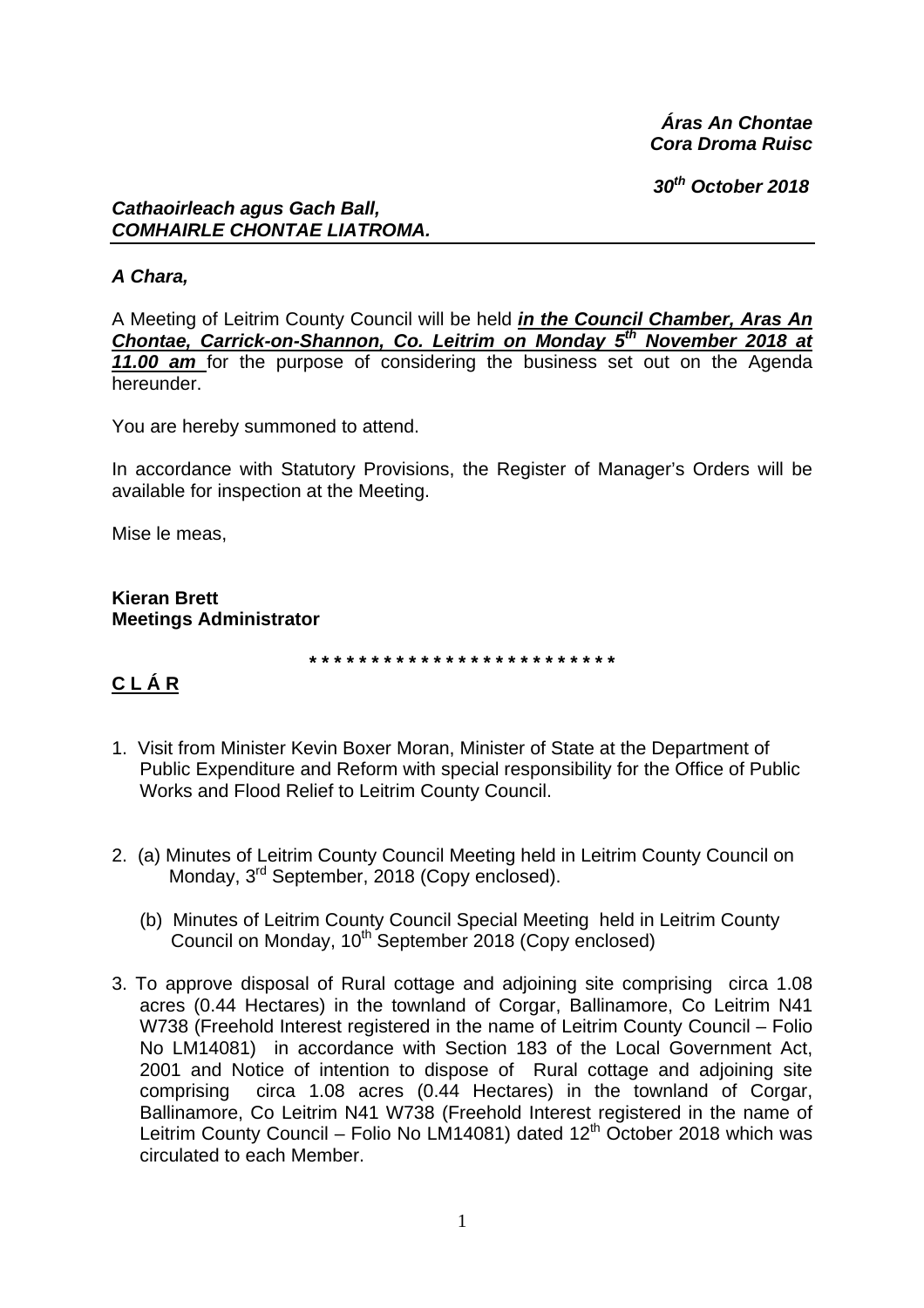- 4. To approve disposal of land at Duncarbry Td, Tullaghan, Co Leitrim comprising circa 0.0105 hectares (0.026 acres) at Duncarbry Td., Tullaghan, Co Leitrim Folio LM19158 in accordance with Section 183 of the Local Government Act, 2001 and Notice of intention to dispose of land at Duncarbry Td, Tullaghan, Co Leitrim comprising circa 0.0105 hectares (0.026 acres) at Duncarbry Td., Tullaghan Folio LM19158 dated 23<sup>rd</sup> October 2018 which was circulated to each Member.
- 5. To approve overdraft accommodation in the sum of €1.5 million for the twelve month period ending 31st December 2019, subject to the sanction of the Minister for the Environment, Community and Local Government, in accordance with Section 106 (2) of the Local Government Act, 2001 as amended.
- 6. To consider report from Audit Committee on its consideration of the audited Financial Statement 2017 and Auditor's report in accordance with the Local Government Act 2001 as amended. (Report enclosed).
- 7. To consider the Winter Service Maintenance Plan 2018/2019. (Report enclosed).
- 8. To consider report from Corporate Policy Group.
- 9. To agree the date of the Annual Budget Meeting.
- 10 To consider Monthly Management Reports by the Chief Executive for August, 2018 and September, 2018 in accordance with the provisions of Section 136(2) of the Local Government Act 2001 as inserted by Section 51 of the Local Government Reform Act 2014 (Reports previously circulated).
- 11 To note commitments to be entered into under Section 138(1) of the Local Government Act 2001.
- 12 To approve the attendance of the Elected Members at forthcoming conferences.
- 13 Correspondence (enclosed).

#### **Part I - Notice of Motions.**

#### **14. To consider the following Notice of Motion submitted by Councillor Padraig Fallon;**

"When will a response be received to the September motion asking for a breakdown of Tourism, Recreation and Amenities funding received along with a breakdown of spend per project in each Municipal District so far during this Council term."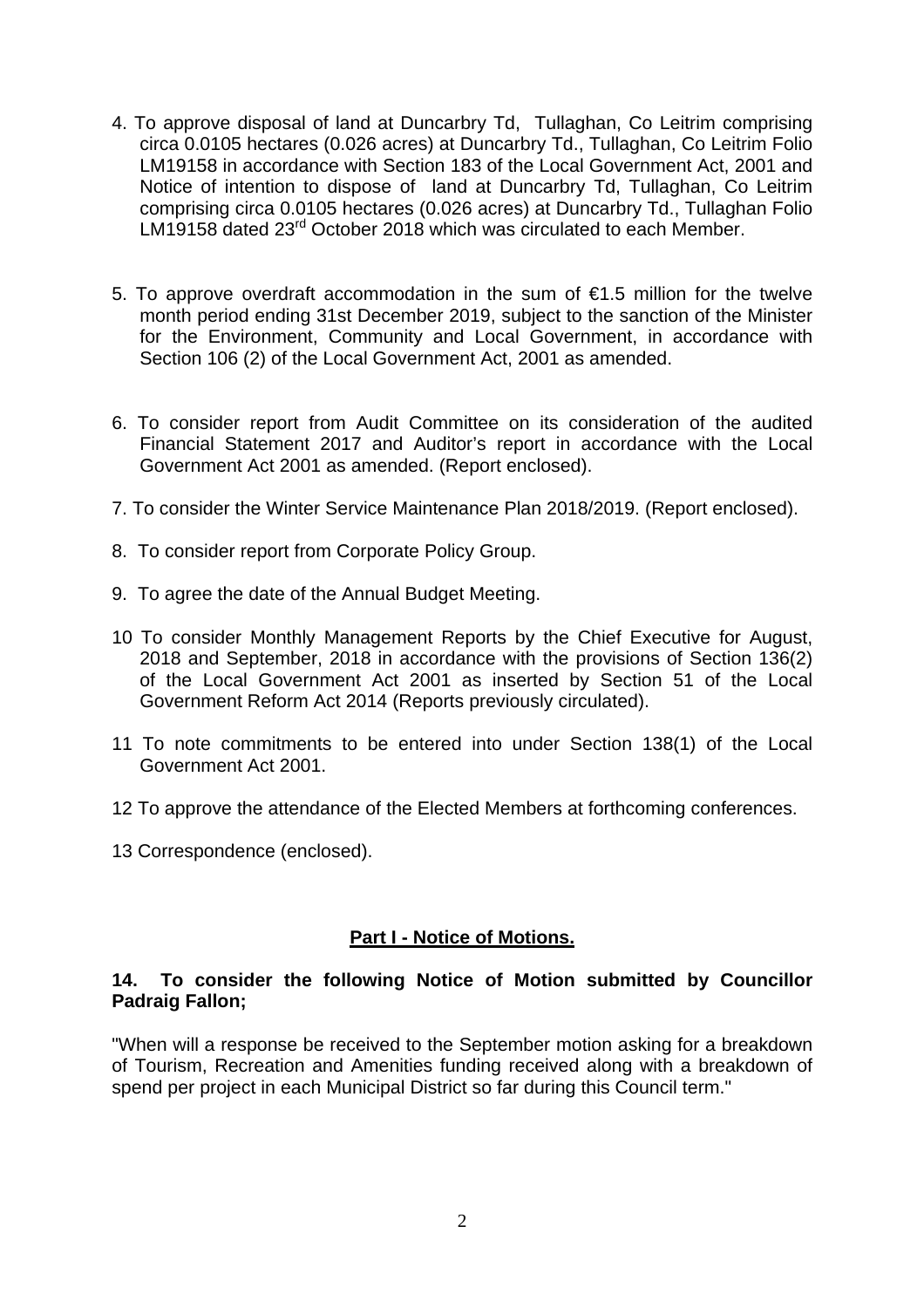#### **15. To consider the following Notice of Motion submitted by Councillor Sean McGowan;**

"I ask the Chief Executive, Mr Lar Power, to draw up a Village Design Statement for the Villages of Dromod & Rooskey, in view of the fact that both villages have been by-passed. I believe that it is vitality important that such a plan should be put in place as soon as possible for the future development of the villages.

Previously a commitment was given to draw up an Urban Framework Plan for both villages but that fell by the wayside when the recession hit. I would ask that both communities would be consulted during the preparation of such a plan."

# **16. To consider the following Notice of Motion submitted by Councillor Des Guckian;**

"That Leitrim County Council officials not only consult with and gain the approval of Cllrs for sale and disposal of Council properties, but that they do the same in advance of purchases of properties and the awarding of contracts which involve companies doing work for and on behalf of Leitrim County Council. That this applies, in each case, for purchases and/or contracts valued 3,000 euro and above."

# **17. To consider the following Notice of Motion submitted by Councillor Seadhna Logan;**

"That Leitrim County Council condemns the ill advised meeting of Government Ministers and representatives of the sole remaining tenderer for the National Broadband Plan, thus ensuring greater delays for the necessary delivery of High Speed Broadband to rural areas. That this Council also notes these meetings were inappropriate and calls on the new Minister for Communications, Climate Change and Natural Resources to prioritise an uncontaminated tendering process in the hope of saving the plan as envisaged."

# **18. To consider the following Notice of Motion submitted by Councillor Paddy O'Rourke;**

"I ask Leitrim County Council to write to the Minister for Health and the HSE regarding the gross inadequate funding of home care support. Many elderly people, are finding themselves left with no cover at weekends and Bank holidays and with only the minimum provided throughout the week. Appeals to the HSE are met with a recommendation to seek the services of private agencies to fill in the short fall. This is not acceptable and the result inadequate home care provided may in many cases result in people going into long term care. As we approach the winter, something has to give."

# **19. To consider the following Notice of Motion submitted by Councillor Enda Stenson;**

"As we near the end of 2018, I ask has the IDA made many visits to Leitrim this year? And what is the prospects of more jobs being created here in Leitrim?"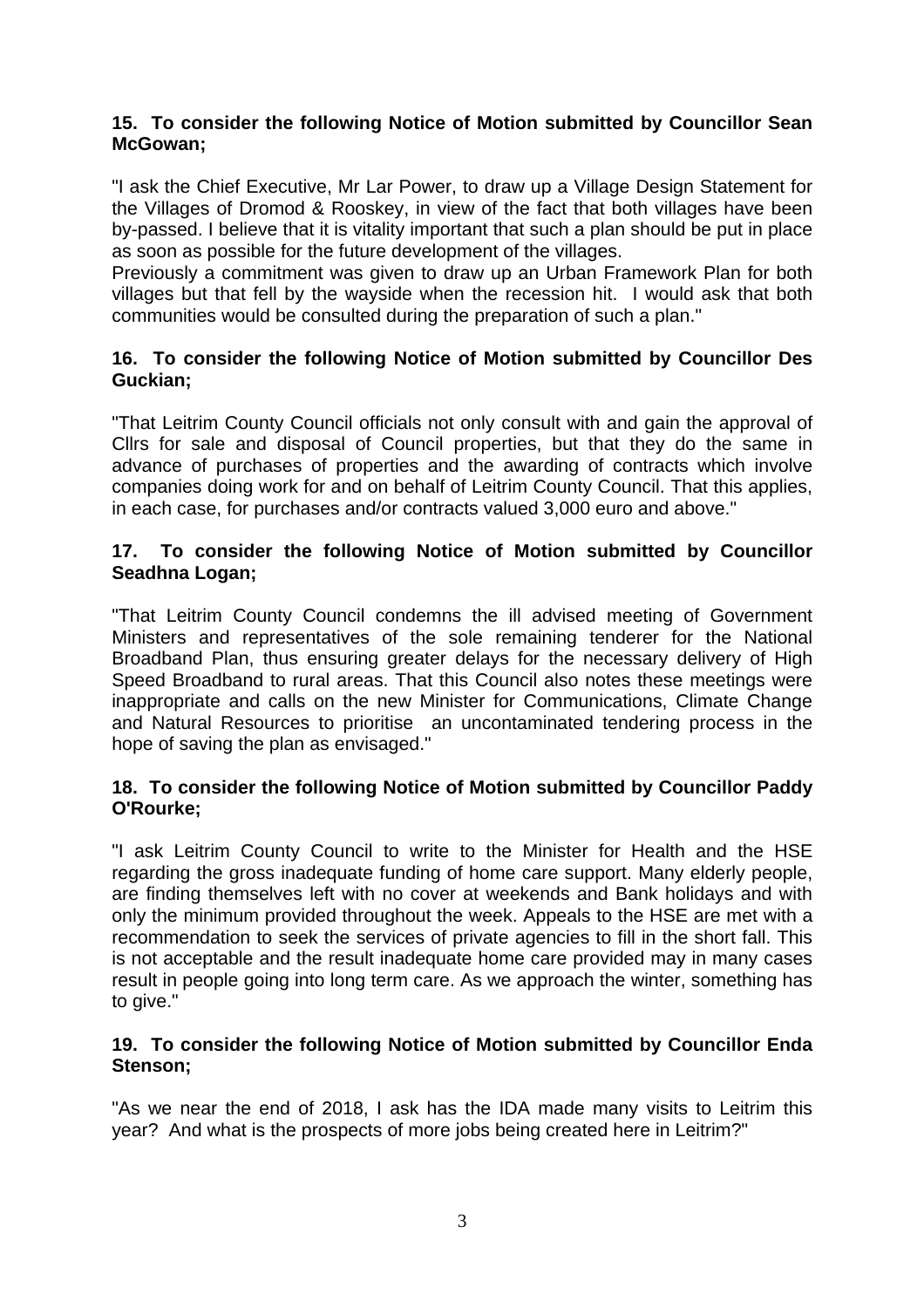#### **20. To consider the following Notice of Motion submitted by Councillor Frank Dolan;**

"I ask that Leitrim County Council seek funding for the upgrade and realignment of the R280. This road runs right through the heart of North Leitrim from Tullaghan to Carrick on Shannon, and now with so much emphasis on connectivity it is imperative that this road is upgraded."

# **21. To consider the following Notice of Motion submitted by Councillor Justin Warnock;**

"I ask for the support of the Elected Members of Leitrim County Council in calling on the Minister for Agriculture and Food Michael Creed, TD and the Minister for Foreign Affairs, Simon Coveney, TD to update the livestock farmers of Leitrim and Ireland on progress to date in sourcing new markets and discussions undertaken with shipping companies to facilitate the increase in livestock exports post Brexit."

#### **22. To consider the following Notice of Motion submitted by Councillor Sinead Guckian;**

"In light of the Cervical Check Scandal, I will ask for the support of the Members in calling on the Minister for Health, to guarantee complete transparency in relation to the current screening packages being renegotiated and to ensure, with clarity, that these new packages will guarantee that there won't be any recurrence of misreads. And to also ask the Minister to introduce legislation and policy on accountability and mandatory open disclosure, independent of the patient safety bill, as soon as possible to rebuild confidence in the healthcare service."

# **23. To consider the following Notice of Motion submitted by Councillor Felim Gurn;**

"I ask if the Executive can look at the possibility of having signage as you enter County Leitrim - Welcome to County Leitrim The homestead of Sean Mac Diarmada"

#### **24. To consider the following Notice of Motion submitted by Councillor Sean McDermott;**

"I ask that Leitrim County Council request the EPA to attend a Council meeting as soon as possible, in regard to the impact their Code of Practice has on Waste Water Treatment Systems for single houses, especially in County Leitrim."

#### **25. To consider the following Notice of Motion submitted by Councillor Brendan Barry;**

"I request that Leitrim County Council supports The Local Government Water Pollution Amendment Bill 2018 introduced by Deputy Martin Kenny as an affordable solution for people wishing to build houses in Co Leitrim and calls on The Government to support this Amendment and get it passed into law."